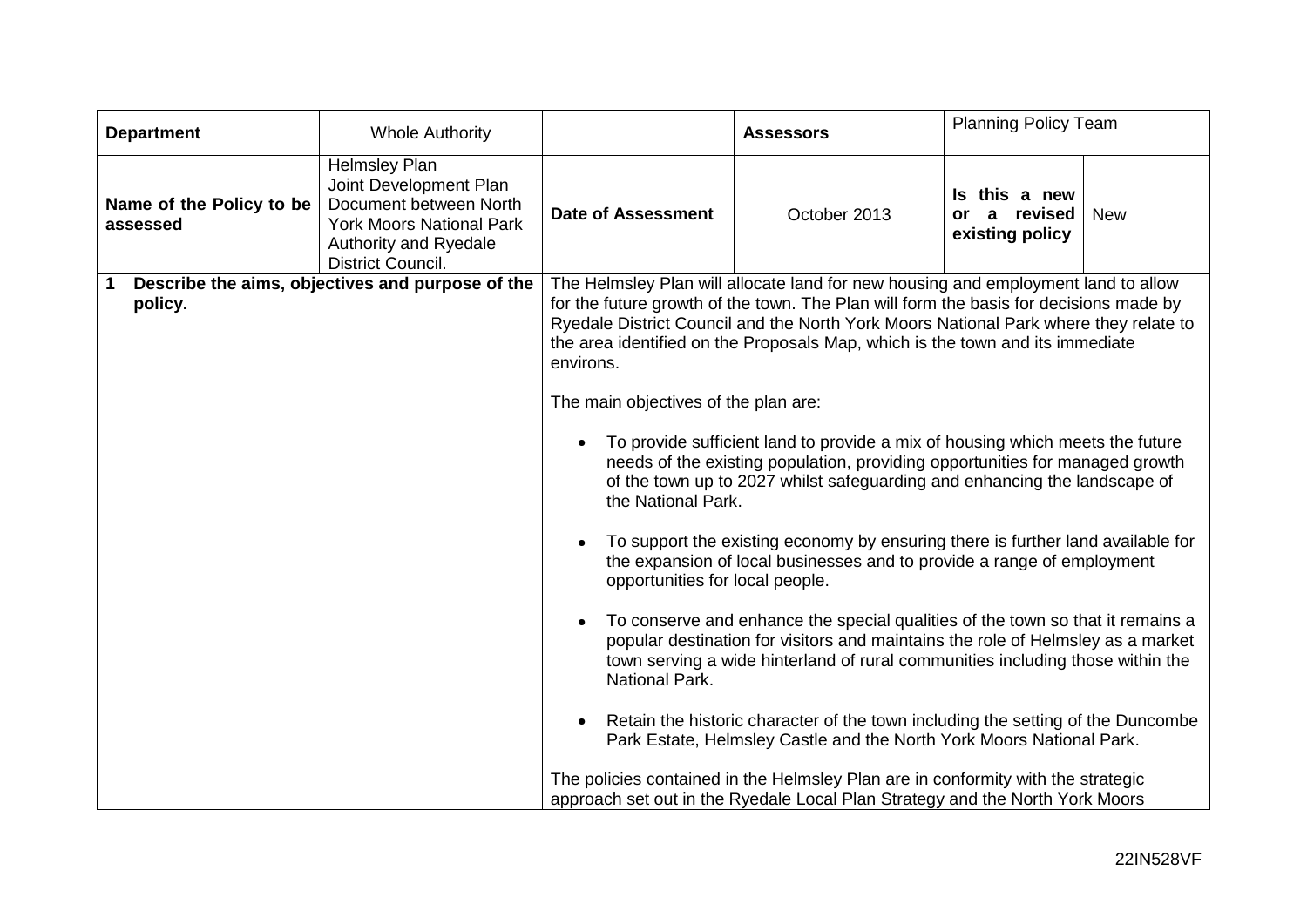|                                                                                            | National Park Authority Core Strategy and Development Policies Document.                                                                                                                                                                                                                                                                                                                                                                                                                                                                                                                                                                                                                                                                                                                                                                                                                                                                                                                                                                                                                                                                                                                                                                                                                                                                                                                                                                                                                                                                                                                                                                                                                                                                                                                                                                             |
|--------------------------------------------------------------------------------------------|------------------------------------------------------------------------------------------------------------------------------------------------------------------------------------------------------------------------------------------------------------------------------------------------------------------------------------------------------------------------------------------------------------------------------------------------------------------------------------------------------------------------------------------------------------------------------------------------------------------------------------------------------------------------------------------------------------------------------------------------------------------------------------------------------------------------------------------------------------------------------------------------------------------------------------------------------------------------------------------------------------------------------------------------------------------------------------------------------------------------------------------------------------------------------------------------------------------------------------------------------------------------------------------------------------------------------------------------------------------------------------------------------------------------------------------------------------------------------------------------------------------------------------------------------------------------------------------------------------------------------------------------------------------------------------------------------------------------------------------------------------------------------------------------------------------------------------------------------|
|                                                                                            |                                                                                                                                                                                                                                                                                                                                                                                                                                                                                                                                                                                                                                                                                                                                                                                                                                                                                                                                                                                                                                                                                                                                                                                                                                                                                                                                                                                                                                                                                                                                                                                                                                                                                                                                                                                                                                                      |
| $\overline{2}$<br>Are there any associated<br>objectives of the<br>policy? Please explain. | Policy SD1 Presumption in Favour of Sustainable Development - this is a model<br>policy required by the NPPF.<br>Policy H1 New Residential Development – allocates sites to accommodate up to 208<br>new dwellings. Where 50 or more units are proposed at least 5% must be bungalows.<br>Policy H2 Windfall Development - this sets out the policy approach for new<br>development located within the Development Limit.<br>Policy H3 Affordable Housing Provision – sets the affordable housing requirement.<br>Policy H4 Employment Land - allocates up to 1.7ha of land for employment use.<br>Policy H5 New Town Centre Uses - sets out the policy for new town centre uses<br>including retail, leisure, commercial, office, cultural and community development.<br>Policy H6 Protection of Retail Uses - seeks to protect retail uses on primary retail<br>frontages.<br>Policy H7 Loss of Community Facilities and Employment Uses - seeks to protect<br>existing community and employment uses in the town.<br>Policy H8 Important Open Views – sets out policy approach for protecting the existing<br>important open views.<br>Policy H9 Design – provides guidance on the design of development.<br>Policy H10 Renewable Energy - refers to requirements in terms of meeting Code for<br>Sustainable Homes and BREEAM standards.<br>Policy H11 Green Infrastructure – seeks the provision of green infrastructure as part<br>of new development.<br>Policy H12 Developer Contributions - sets out how contributions will be sought from<br>developers for necessary improvements to social, social, physical or utility<br>infrastructure.<br>Policy H13 Open Space Requirements - sets out the requirements for open space<br>provision on sites.<br>Policy H14 Telecommunications Installations - sets out the requirements for IT and |
|                                                                                            | telecommunications infrastructure.                                                                                                                                                                                                                                                                                                                                                                                                                                                                                                                                                                                                                                                                                                                                                                                                                                                                                                                                                                                                                                                                                                                                                                                                                                                                                                                                                                                                                                                                                                                                                                                                                                                                                                                                                                                                                   |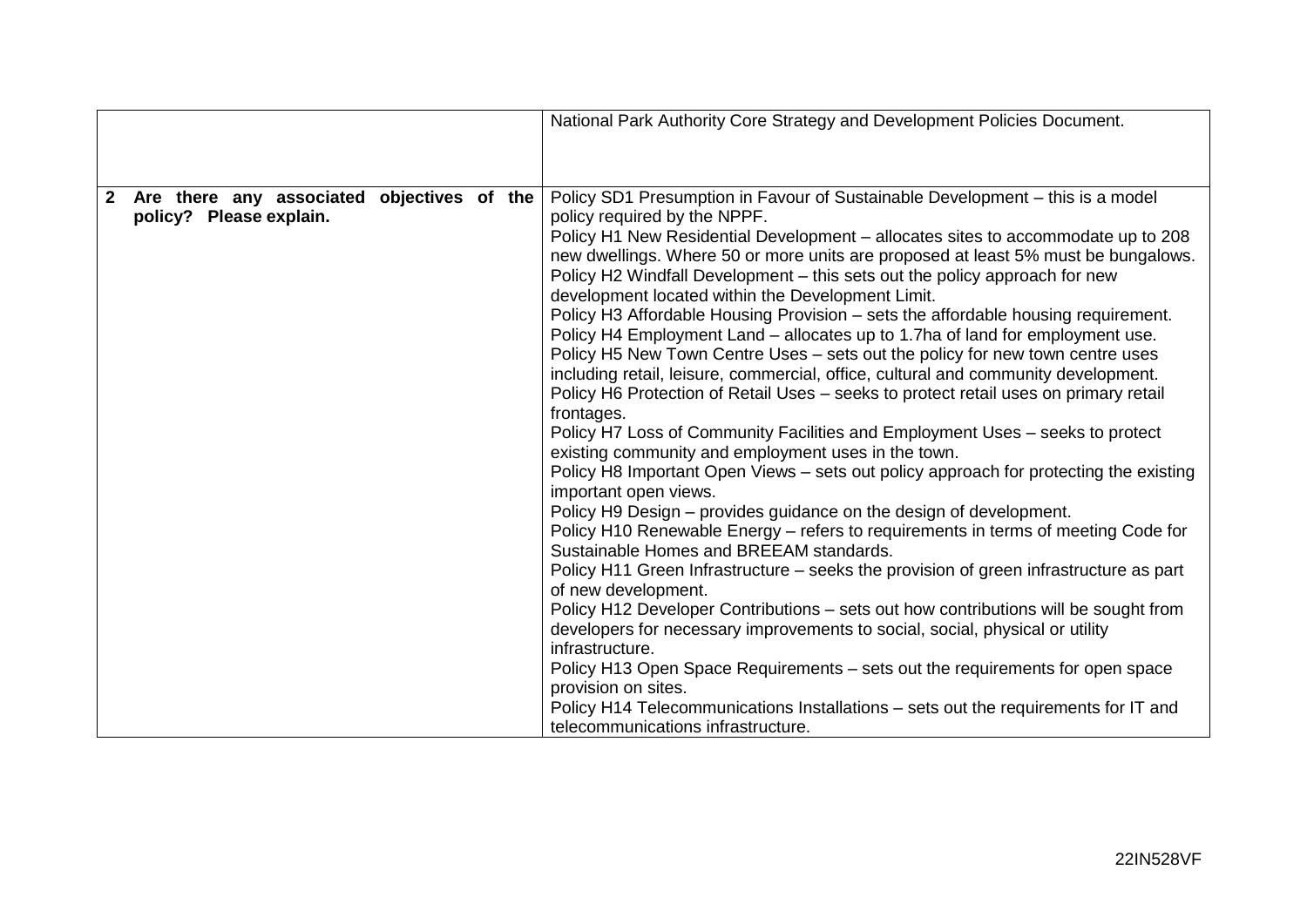| What outcomes are wanted from this policy?<br>4 |                                              |                                             |                                                                                                  |                                                                                                     | The policy aims to create at least 150 new homes to meet local housing needs,<br>particularly affordable needs. The policy will also allow land to be used for new<br>employment uses, which will thereby create new job opportunities. |                    |                                                                                                    |  |
|-------------------------------------------------|----------------------------------------------|---------------------------------------------|--------------------------------------------------------------------------------------------------|-----------------------------------------------------------------------------------------------------|-----------------------------------------------------------------------------------------------------------------------------------------------------------------------------------------------------------------------------------------|--------------------|----------------------------------------------------------------------------------------------------|--|
| 5                                               | What factors/forces could contribute/detract |                                             |                                                                                                  |                                                                                                     | The Helmsley Plan allocates sufficient land to meet the minimum housing and                                                                                                                                                             |                    |                                                                                                    |  |
| from the outcomes?                              |                                              |                                             |                                                                                                  |                                                                                                     | employment land requirements established through the Ryedale Local Plan Strategy<br>and to allow flexibility should one site not come forward. However there remains the                                                                |                    |                                                                                                    |  |
|                                                 |                                              |                                             |                                                                                                  |                                                                                                     | possibility that the sites will not be delivered.                                                                                                                                                                                       |                    |                                                                                                    |  |
| 6                                               | Who are the main                             | The main stakeholders are                   |                                                                                                  |                                                                                                     | 7 Who                                                                                                                                                                                                                                   |                    | implements   The policy will be implemented by the Development                                     |  |
|                                                 | <b>stakeholders</b>                          | local residents, businesses and<br>in       |                                                                                                  |                                                                                                     |                                                                                                                                                                                                                                         | the policy and who | Management Teams of both the North York Moors National                                             |  |
|                                                 | relation<br>to<br>the                        | developers. The Helmsley Plan               |                                                                                                  |                                                                                                     | is responsible for                                                                                                                                                                                                                      |                    | Park and Ryedale District Council. The delivery of the plan                                        |  |
|                                                 | policy                                       | has been through several                    |                                                                                                  |                                                                                                     | the policy?                                                                                                                                                                                                                             |                    | will be monitored by the policy teams and the Annual                                               |  |
|                                                 |                                              | stages of public consultation.              |                                                                                                  |                                                                                                     |                                                                                                                                                                                                                                         |                    | Report.                                                                                            |  |
|                                                 |                                              | At the very first stage of                  |                                                                                                  |                                                                                                     |                                                                                                                                                                                                                                         |                    |                                                                                                    |  |
|                                                 |                                              | consultation all residents were             |                                                                                                  |                                                                                                     |                                                                                                                                                                                                                                         |                    |                                                                                                    |  |
|                                                 |                                              | notified individually. At the               |                                                                                                  |                                                                                                     |                                                                                                                                                                                                                                         |                    |                                                                                                    |  |
|                                                 |                                              | Draft Plan stage, 2 public                  |                                                                                                  |                                                                                                     |                                                                                                                                                                                                                                         |                    |                                                                                                    |  |
|                                                 |                                              | consultation events were held               |                                                                                                  |                                                                                                     |                                                                                                                                                                                                                                         |                    |                                                                                                    |  |
|                                                 |                                              | where residents were invited to             |                                                                                                  |                                                                                                     |                                                                                                                                                                                                                                         |                    |                                                                                                    |  |
|                                                 |                                              | discuss the proposals with                  |                                                                                                  |                                                                                                     |                                                                                                                                                                                                                                         |                    |                                                                                                    |  |
|                                                 |                                              | officers. Two members of                    |                                                                                                  |                                                                                                     |                                                                                                                                                                                                                                         |                    |                                                                                                    |  |
|                                                 |                                              | <b>Helmsley Town Council were</b>           |                                                                                                  |                                                                                                     |                                                                                                                                                                                                                                         |                    |                                                                                                    |  |
|                                                 |                                              | also invited to take part on the            |                                                                                                  |                                                                                                     |                                                                                                                                                                                                                                         |                    |                                                                                                    |  |
|                                                 |                                              | <b>Member Working Group</b>                 |                                                                                                  |                                                                                                     |                                                                                                                                                                                                                                         |                    |                                                                                                    |  |
|                                                 |                                              | alongside Members from both<br>Authorities. |                                                                                                  |                                                                                                     |                                                                                                                                                                                                                                         |                    |                                                                                                    |  |
|                                                 |                                              |                                             |                                                                                                  |                                                                                                     |                                                                                                                                                                                                                                         |                    |                                                                                                    |  |
| 8                                               | Are there concerns that                      | Y                                           | N.                                                                                               |                                                                                                     |                                                                                                                                                                                                                                         |                    | Policy H1 aims to ensure that the distribution of new homes meets the needs of local people. It is |  |
| the policy could have a                         |                                              |                                             |                                                                                                  |                                                                                                     | likely to have an even more beneficial effect if the Lifetime Homes standards, affordable housing to                                                                                                                                    |                    |                                                                                                    |  |
| differential impact due to<br>$\checkmark$      |                                              |                                             |                                                                                                  |                                                                                                     | meet the needs of older and vulnerable groups, and bungalows are provided where more than 50                                                                                                                                            |                    |                                                                                                    |  |
| disability?                                     |                                              |                                             |                                                                                                  |                                                                                                     | units are proposed. The provision of affordable housing in the town will help to sustain existing                                                                                                                                       |                    |                                                                                                    |  |
|                                                 |                                              |                                             | family support networks e.g. people caring for family members with disabilities. The policy also |                                                                                                     |                                                                                                                                                                                                                                         |                    |                                                                                                    |  |
|                                                 |                                              |                                             |                                                                                                  | includes provision for an extra care facility promoted by NYCC, which will meet the requirements of |                                                                                                                                                                                                                                         |                    |                                                                                                    |  |
|                                                 |                                              |                                             | local people with particular care needs. Policies H6 and H7 seek to protect existing retail,     |                                                                                                     |                                                                                                                                                                                                                                         |                    |                                                                                                    |  |
|                                                 |                                              |                                             |                                                                                                  |                                                                                                     |                                                                                                                                                                                                                                         |                    | community and employment provision in the town, which reduce the need to travel to access          |  |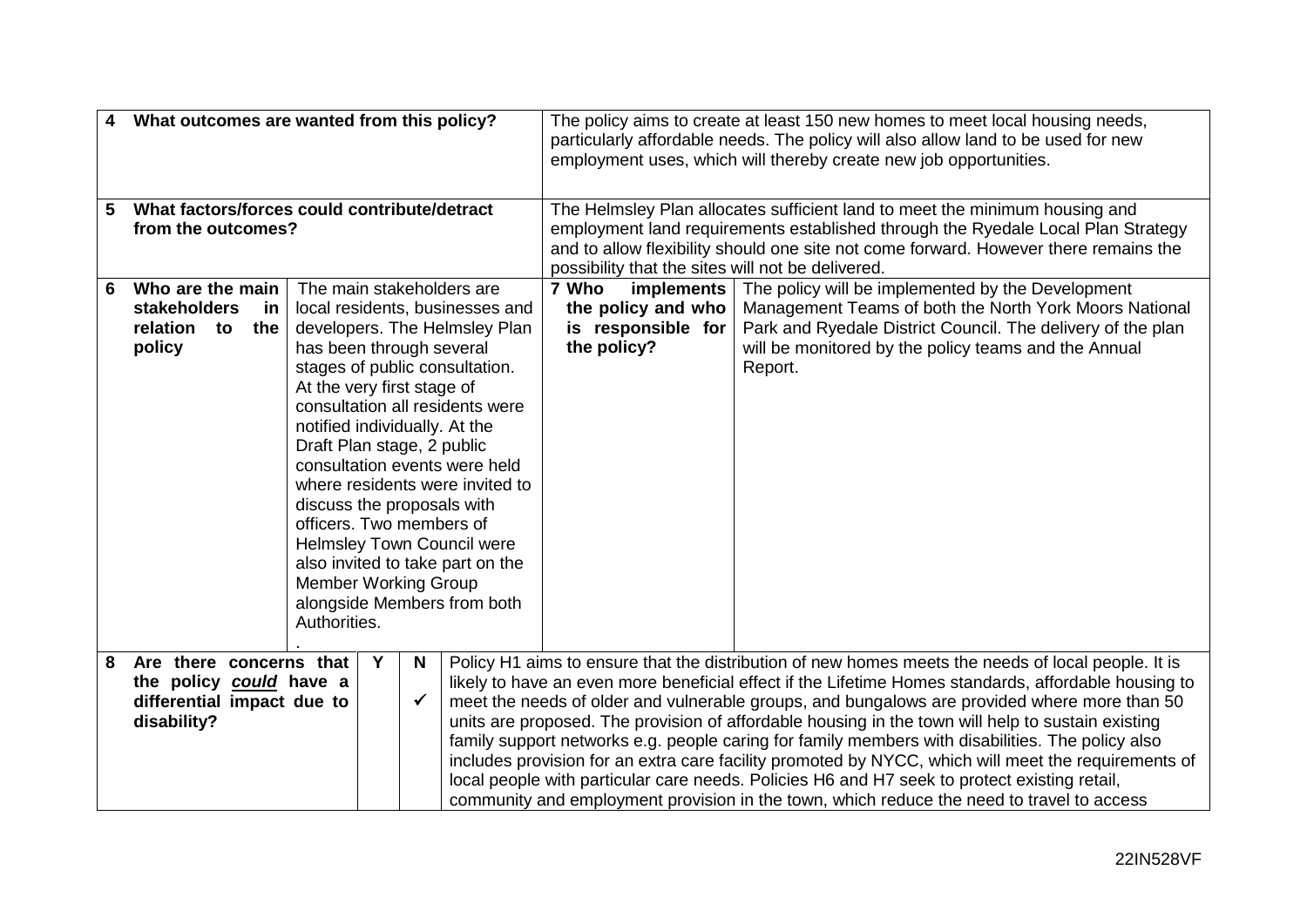|                                                                                                                                |                                                                                               |              | services.                                                                                                                                       |  |  |  |  |
|--------------------------------------------------------------------------------------------------------------------------------|-----------------------------------------------------------------------------------------------|--------------|-------------------------------------------------------------------------------------------------------------------------------------------------|--|--|--|--|
|                                                                                                                                |                                                                                               |              |                                                                                                                                                 |  |  |  |  |
|                                                                                                                                | What existing evidence (either presumed or otherwise) do you have for this?                   |              |                                                                                                                                                 |  |  |  |  |
|                                                                                                                                |                                                                                               |              | http://www.northyorks.gov.uk/media/11269/Housing-needs-analysis---accommodation-with-care-2010/pdf/Housing_Needs_Analysis_-                     |  |  |  |  |
| Accommodation with Care.pdf                                                                                                    |                                                                                               |              |                                                                                                                                                 |  |  |  |  |
| http://www.ryedale.gov.uk/pdf/2011 census profiles LA and higher 07.05.13.pdf                                                  |                                                                                               |              |                                                                                                                                                 |  |  |  |  |
| 9 Are there concerns that                                                                                                      | Y                                                                                             | N            | The policy is not considered to have a differential impact on racial groups as the policy will provide                                          |  |  |  |  |
| the policy could have a                                                                                                        |                                                                                               |              | a mix of housing to meet both existing local needs and natural migration. The creation of new job                                               |  |  |  |  |
| differential impact<br>on.                                                                                                     |                                                                                               |              | opportunities will have a positive impact in terms of increasing job prospects for the local                                                    |  |  |  |  |
| racial groups?                                                                                                                 |                                                                                               |              | community.                                                                                                                                      |  |  |  |  |
|                                                                                                                                |                                                                                               |              | What existing evidence (either presumed or otherwise) do you have for this?                                                                     |  |  |  |  |
|                                                                                                                                |                                                                                               |              | The provision of an extra care facility in the town is supported through evidence collated on behalf of North Yorkshire County Council and will |  |  |  |  |
|                                                                                                                                |                                                                                               |              | provide accommodation to local people who require additional care, whether this be people over the age of 55 of young people with particular    |  |  |  |  |
| care needs                                                                                                                     |                                                                                               |              |                                                                                                                                                 |  |  |  |  |
|                                                                                                                                |                                                                                               |              |                                                                                                                                                 |  |  |  |  |
| 10 <sub>1</sub><br>Are there<br>concerns                                                                                       | Υ                                                                                             | N            | The creation of new employment opportunities through the allocation of further employment land in                                               |  |  |  |  |
| that the policy could have a                                                                                                   |                                                                                               | $\checkmark$ | the town will have a positive impact in terms of providing job opportunities to local people within the                                         |  |  |  |  |
| differential impact due to<br>town itself, which may be accessed by                                                            |                                                                                               |              |                                                                                                                                                 |  |  |  |  |
| gender?                                                                                                                        |                                                                                               |              |                                                                                                                                                 |  |  |  |  |
| What existing evidence (either presumed or otherwise) do you have for this?                                                    |                                                                                               |              |                                                                                                                                                 |  |  |  |  |
|                                                                                                                                |                                                                                               |              |                                                                                                                                                 |  |  |  |  |
|                                                                                                                                |                                                                                               |              |                                                                                                                                                 |  |  |  |  |
| 11 Are there concerns that                                                                                                     | Y                                                                                             | N            | In terms of impact on people due to their age the provision of affordable housing in the town will                                              |  |  |  |  |
| the policy could have a                                                                                                        |                                                                                               | $\checkmark$ | have a positive impact on local people whether they are old or young. The Plan also includes                                                    |  |  |  |  |
| differential<br>impact<br>on                                                                                                   |                                                                                               |              | provision for an extra care facility promoted by NYCC, which will meet the requirements of local                                                |  |  |  |  |
| people with particular care needs. Policy H1 also requires that on sites of more than 50 dwellings<br>people due to their age, |                                                                                               |              |                                                                                                                                                 |  |  |  |  |
| religious belief, sexual                                                                                                       | 5% must be bungalows. The Plan seeks to ensure that all dwellings are built to lifetime homes |              |                                                                                                                                                 |  |  |  |  |
| orientation or any other                                                                                                       |                                                                                               |              | standards so that they are flexible and adaptable in order to create better living environments for                                             |  |  |  |  |
| reason?                                                                                                                        |                                                                                               |              | everyone from small children to coping with illness.                                                                                            |  |  |  |  |
|                                                                                                                                |                                                                                               |              | Policies H6 and H7 seek to protect existing retail, community and employment provision in the                                                   |  |  |  |  |
|                                                                                                                                |                                                                                               |              | town, which reduce the need to travel to access services.                                                                                       |  |  |  |  |
|                                                                                                                                |                                                                                               |              | The policies in the plan are considered likely to have a differential impact on people due to their                                             |  |  |  |  |
|                                                                                                                                |                                                                                               |              | religious beliefs, sexual orientation or any other reason.                                                                                      |  |  |  |  |